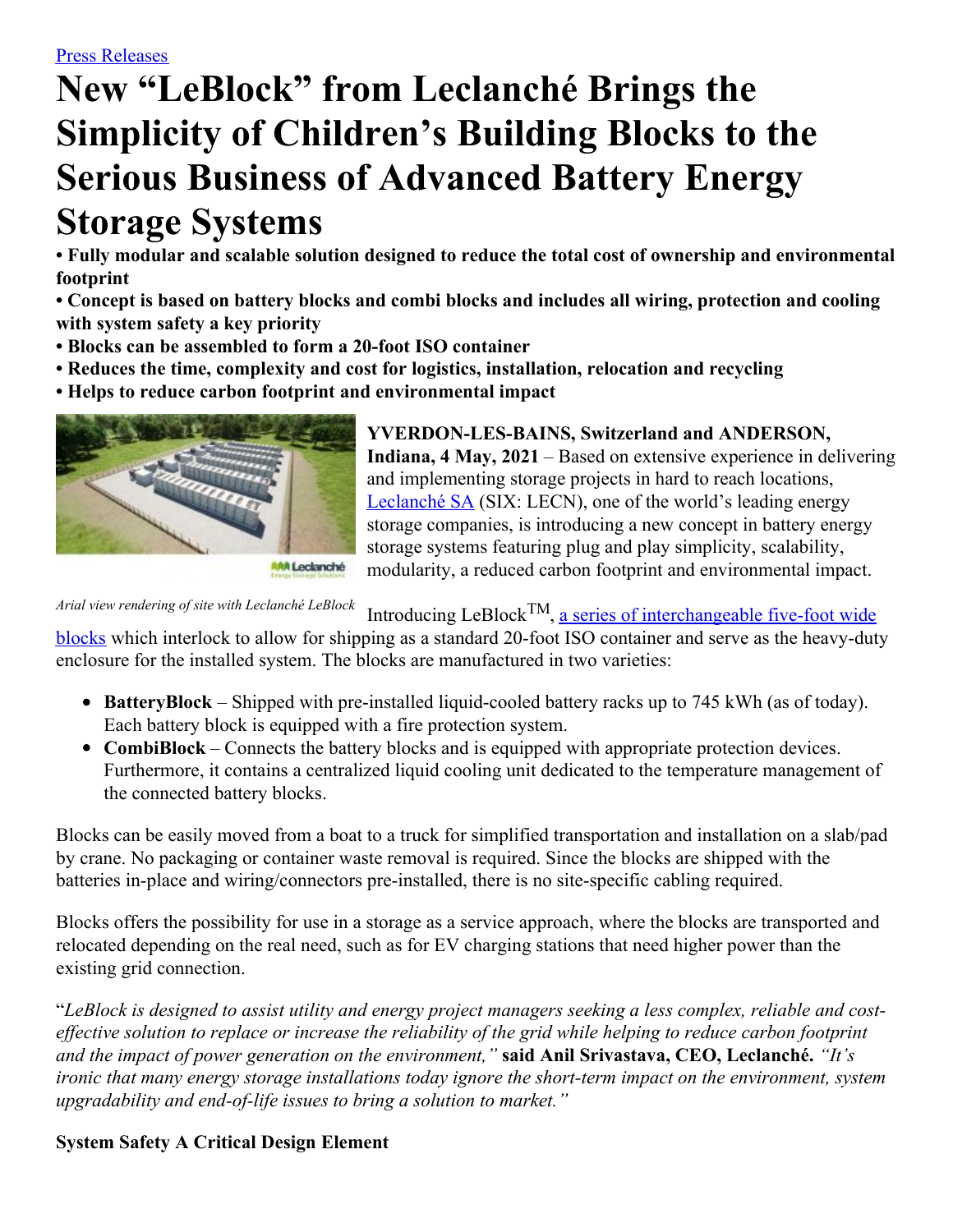LeBlock has been designed from its earliest concept stage with the highest demands of safety at both a system level as well as for its operators. Recent industrywide fire incidents emphasize the need for the safe and smart design of battery enclosures. LeBlock's partitioned architecture mitigates a potential fire risk. Beyond that the system is equipped with several state-of-the-art features to ensure the highest level of safety including:

- **Fire resistant construction** with higher fire rating of the enclosure
- **Emergency stop function** to trigger a controlled shutdown by internal safety features or battery anomalies detected by the Leclanché energy management software (EMS).
- **Fire detection and suppression system** with automatic activation to detect and suppress a fire before it spreads to adjacent cells
- **Isolation monitoring** to detect faults and safely disconnect the batteries before a serious problem occurs
- **Deflagration panel** for relief of any internal pressure

The system complies with all common international standards for transport and battery integration including UN38.3, UL9540A, IEC62933, NFPA 855, NFPA 68 and more.

Leclanché, with headquarters in Switzerland, manufacturing and assembly in Switzerland and Germany and U.S. operations in Anderson, Indiana, has been active globally in designing and delivering projects in Europe, North America and the Caribbean.

The company has spent several years researching and developing energy storage solutions in hard-to-reach locations which address these very hidden industry issues – removal of shipping containers, built in modularity and upgraded architecture and a rational way to decommission and remove non-functioning assets in a responsible and sustainable fashion.

"Our design imperative was to create a complete solution that, conceptually, was as simple to build as a *children's building block set,"* **said Anil Srivastava.** "*With LeBlock, and coupled with our leading EMS platform, we believe we have achieved this business objective."*

The combination of plug and play interconnection, simplified logistics, minimal required engineering and fast installation on-site translates up to 40% time and cost savings and a lower total cost of ownership.

Complete LeBlock specifications are available online [\(www.leclanche.com/leblock](http://www.leclanche.com/leblock)) with initial deliveries available beginning in the fourth quarter of 2021.

LeBlock is a trademark of Leclanché SA. All other trade names are the property of their respective owners.

# **About Leclanché**

Headquartered in Switzerland, Leclanché SA is a leading provider of high-quality energy storage solutions designed to accelerate our progress towards a clean energy future. Leclanché's history and heritage is rooted in over 100 years of battery and energy storage innovation and the Company is a trusted provider of energy storage solutions globally. This coupled with the Company's culture of German engineering and Swiss precision and quality, continues to make Leclanché the partner of choice for both disruptors, established companies and governments who are pioneering positive changes in how energy is produced, distributed and consumed around the world. The energy transition is being driven primarily by changes in the management of our electricity networks and the electrification of transport, and these two end markets form the backbone of our strategy and business model. Leclanché is at the heart of the convergence of the electrification of transport and the changes in the distribution network. Leclanché is the only listed pure play energy storage